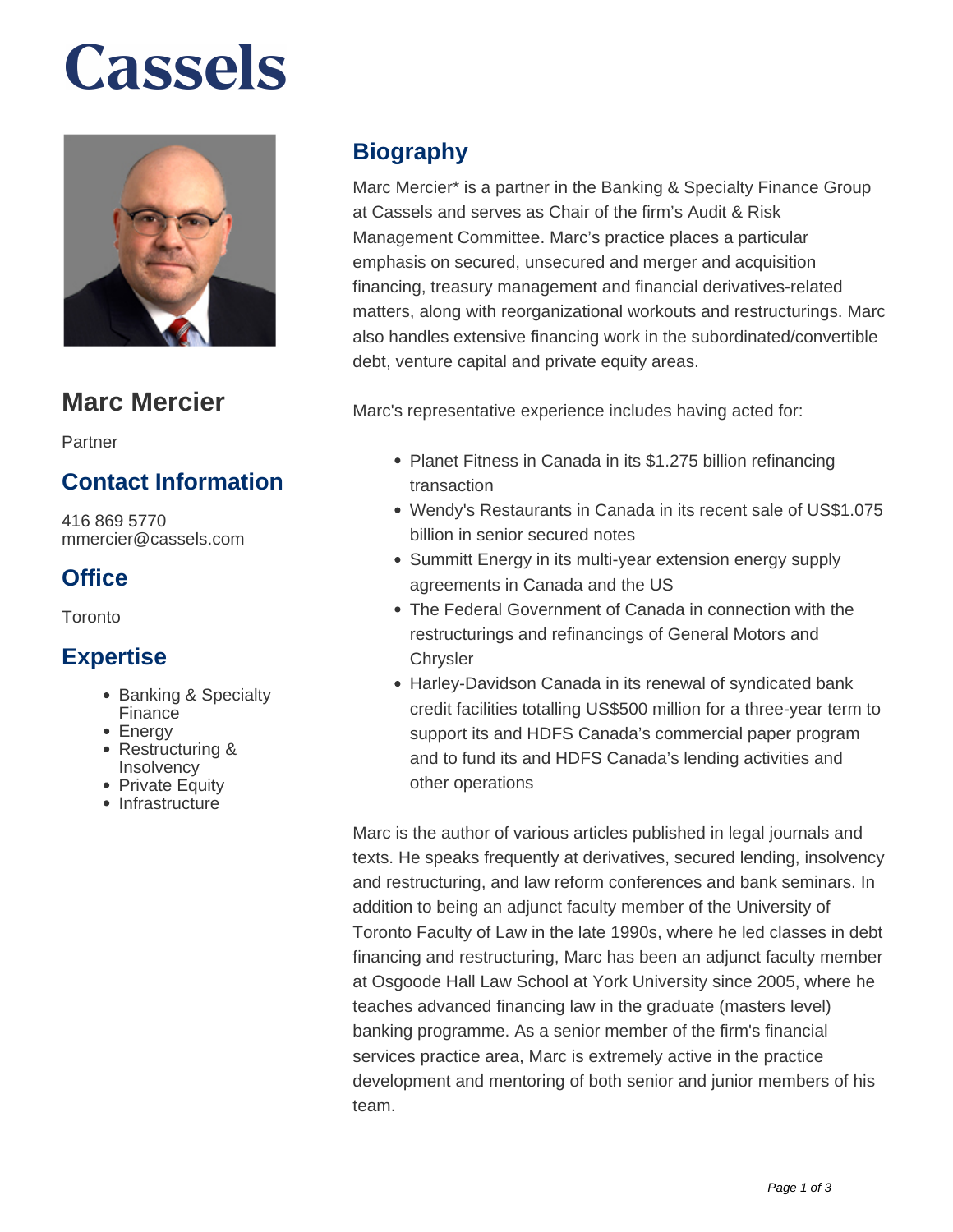## **Cassels**

In 2018, the Ontario Junior Hockey League (OJHL) honoured Marc with the Chairman's Award, which is presented to an individual who demonstrates the core values of the OJHL including integrity, professionalism and sportsmanship. In 2021, this award was renamed the Marc Mercier Chairman's Award in recognition of Marc's leadership, guidance, and dedication to the OJHL. Marc also successfully climbed Mount Kilimanjaro in July of 2018.

\*denotes Professional Corporation

#### **Achievements**

- Best Lawyers in Canada (Banking and Finance)
- Canadian Legal Lexpert Directory (Banking & Financial Institutions)

Chambers Canada (Banking & Finance)

- Chambers Global (Banking & Finance)
- Legal 500 Canada (Banking & Finance)
- Martindale Hubbell, Distinguished™ Rating

#### **Client Commentary**

- "A 'roll up your sleeves' kind of guy. He doesn't shy away from work, and comes back to you with thorough analysis." – Chambers Global (Banking & Finance)
- "Always very responsive and approachable." Chambers Global (Banking & Finance)
- "Acts as a partner, rather than a vendor." Chambers Canada (Banking & Finance)
- "He is very responsive and always keeps our business needs in mind." – Chambers Canada (Financial Services)
- "Marc consistently delivers top advice. He has the ability to jump into issues as well as keep a strategic outlook on matters." – Chambers Global (Financial Services)
- "He is exceptionally responsive and he goes above and beyond." – Chambers Global (Financial Services)
- "Highly regarded as a great resource in this space." – Chambers Global (Financial Services)
- "He has lots of experience to draw from and provides strategic guidance." – Chambers Global (Banking & Finance)